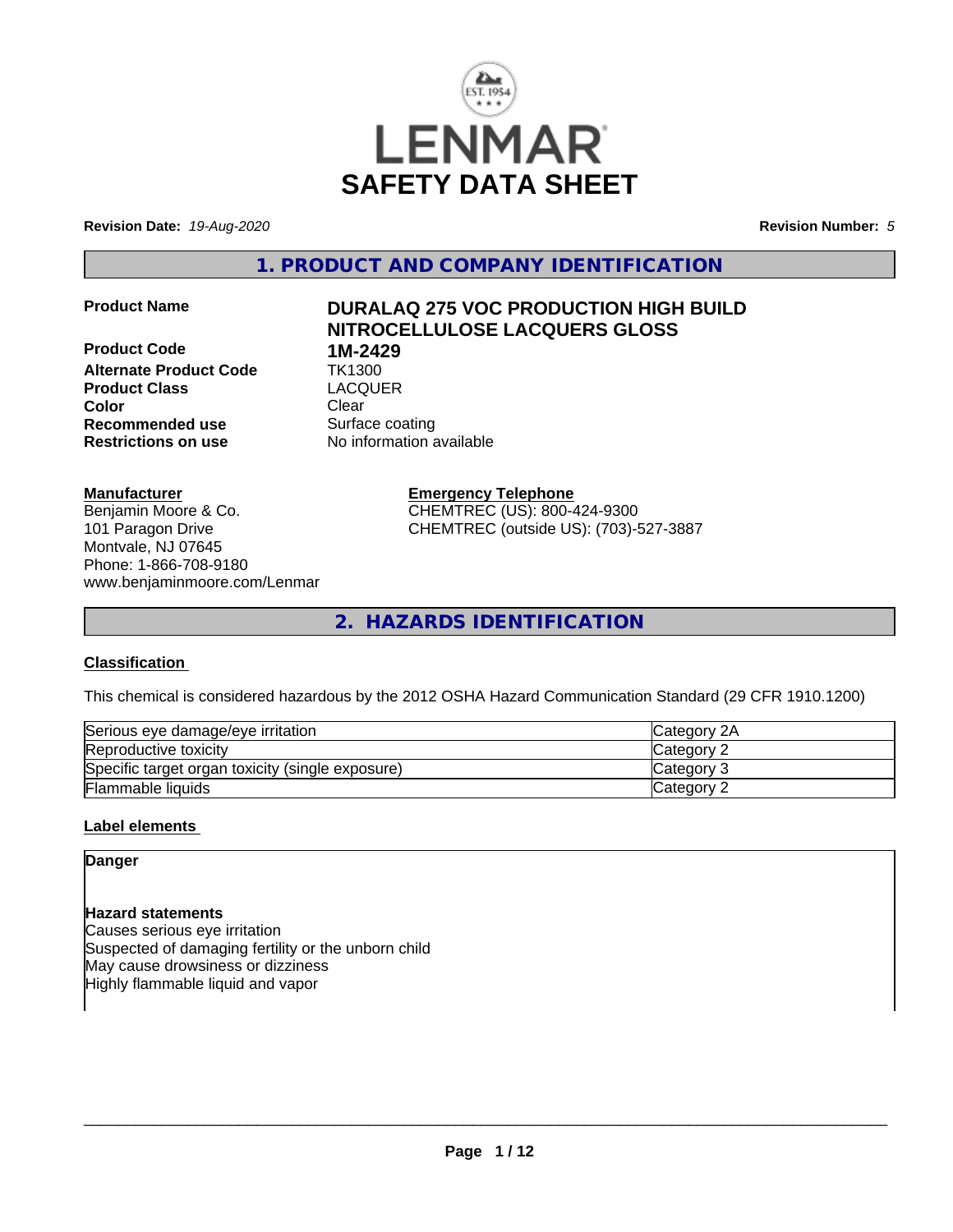## 1M-2429 - **DURALAQ 275 VOC PRODUCTION HIGH BUILD NITROCELLULOSE LACQUERS GLOSS**



**Appearance** liquid

**Odor** solvent

# **Precautionary Statements - Prevention**

Obtain special instructions before use Do not handle until all safety precautions have been read and understood Use personal protective equipment as required Wash face, hands and any exposed skin thoroughly after handling Wear eye/face protection Avoid breathing dust/fume/gas/mist/vapors/spray Use only outdoors or in a well-ventilated area Keep away from heat, hot surfaces, sparks, open flames and other ignition sources. No smoking Keep container tightly closed Ground/bond container and receiving equipment Use explosion-proof electrical/ventilating/lighting/equipment Use only non-sparking tools Take precautionary measures against static discharge Keep cool

# **Precautionary Statements - Response**

IF exposed or concerned: Get medical advice/attention **Eyes**

IF IN EYES: Rinse cautiously with water for several minutes. Remove contact lenses, if present and easy to do. Continue rinsing

If eye irritation persists: Get medical advice/attention

# **Skin**

IF ON SKIN (or hair): Remove/Take off immediately all contaminated clothing. Rinse skin with water/shower **Inhalation**

IF INHALED: Remove victim to fresh air and keep at rest in a position comfortable for breathing

**Fire**

In case of fire: Use CO2, dry chemical, or foam for extinction

# **Precautionary Statements - Storage**

Store locked up Store in a well-ventilated place. Keep container tightly closed

# **Precautionary Statements - Disposal**

Dispose of contents/container to an approved waste disposal plant

# **Hazards not otherwise classified (HNOC)**

Rags, steel wool or waste soaked with this product may spontaneously catch fire if improperly discarded

# **Other information**

No information available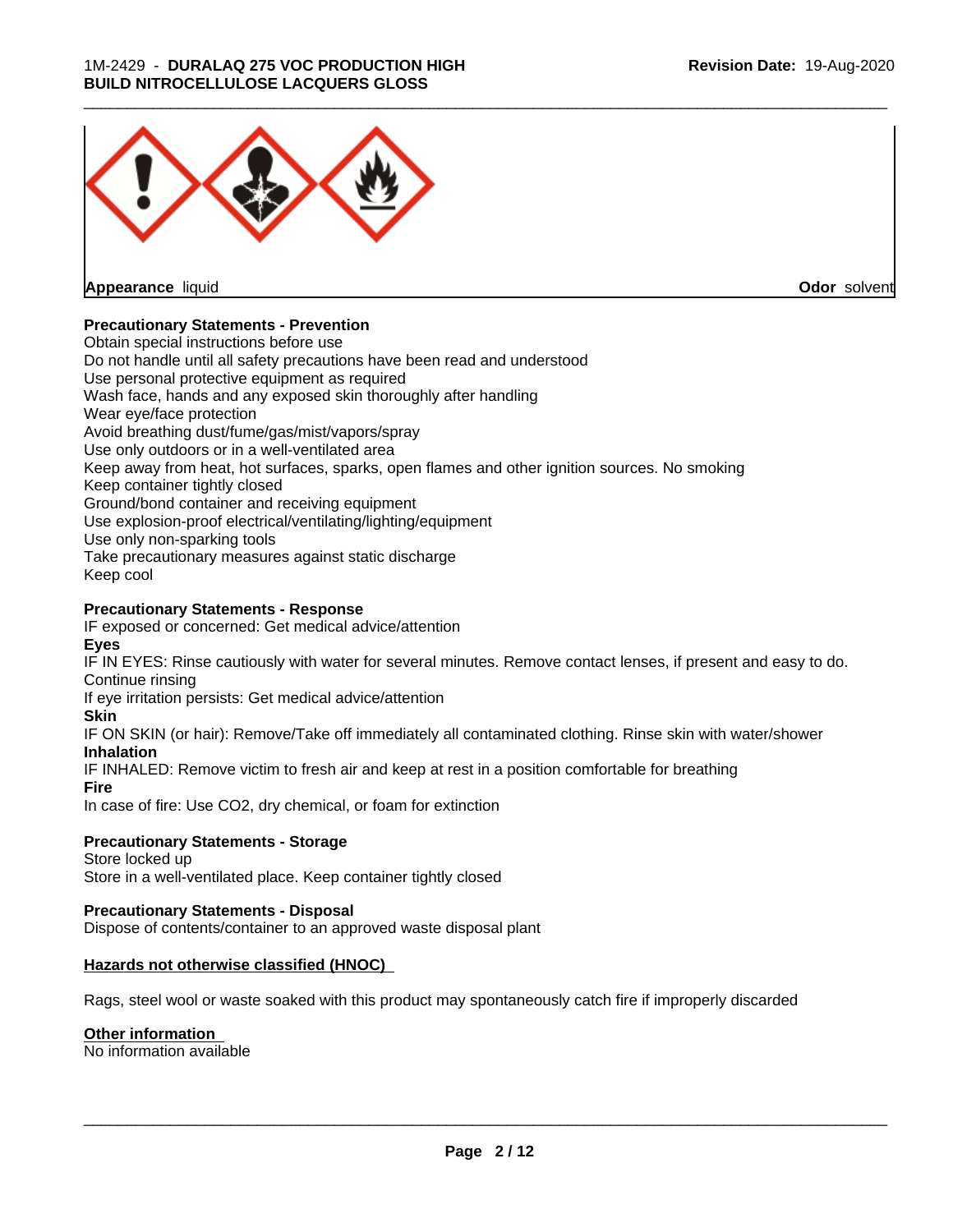# **3. COMPOSITION INFORMATION ON COMPONENTS**

\_\_\_\_\_\_\_\_\_\_\_\_\_\_\_\_\_\_\_\_\_\_\_\_\_\_\_\_\_\_\_\_\_\_\_\_\_\_\_\_\_\_\_\_\_\_\_\_\_\_\_\_\_\_\_\_\_\_\_\_\_\_\_\_\_\_\_\_\_\_\_\_\_\_\_\_\_\_\_\_\_\_\_\_\_\_\_\_\_\_\_\_\_

| <b>Chemical name</b>     | <b>CAS No.</b> | Weight-%    |
|--------------------------|----------------|-------------|
| Acetone                  | 67-64-1        | $65 - 70$   |
| cellulose, nitrate       | 9004-70-0      | $5 - 10$    |
| 4-Chlorobenzotrifluoride | 98-56-6        | - 5         |
| 2-Heptanone              | 110-43-0       | - 5         |
| n-Butyl acetate          | 123-86-4       | - 5         |
| Isopropyl alcohol        | 67-63-0        | - 5         |
| Soybean oil, epoxidized  | 8013-07-8      | - 5         |
| Toluene                  | 108-88-3       | $0.1 - 0.5$ |

# **4. FIRST AID MEASURES**

## **Description of first aid measures**

| <b>General Advice</b>                            | If symptoms persist, call a physician. Show this safety data sheet to the doctor in<br>attendance.                                                                                                                      |
|--------------------------------------------------|-------------------------------------------------------------------------------------------------------------------------------------------------------------------------------------------------------------------------|
| <b>Eye Contact</b>                               | Immediately flush with plenty of water. After initial flushing, remove any contact<br>lenses and continue flushing for at least 15 minutes. Keep eye wide open while<br>rinsing. If symptoms persist, call a physician. |
| <b>Skin Contact</b>                              | Wash off immediately with soap and plenty of water removing all contaminated<br>clothes and shoes. If skin irritation persists, call a physician.                                                                       |
| <b>Inhalation</b>                                | Move to fresh air. If symptoms persist, call a physician.<br>If not breathing, give artificial respiration. Call a physician immediately.                                                                               |
| Ingestion                                        | Clean mouth with water and afterwards drink plenty of water. Do not induce<br>vomiting without medical advice. Never give anything by mouth to an unconscious<br>person. Consult a physician.                           |
| <b>Protection Of First-Aiders</b>                | Use personal protective equipment.                                                                                                                                                                                      |
| <b>Most Important</b><br><b>Symptoms/Effects</b> | No information available.                                                                                                                                                                                               |
| <b>Notes To Physician</b>                        | Treat symptomatically.                                                                                                                                                                                                  |

**5. FIRE-FIGHTING MEASURES**

| <b>Flammable Properties</b>                           | Vapors may travel considerable distance to a source of<br>ignition and flash back. Vapors may cause flash fire.                          |
|-------------------------------------------------------|------------------------------------------------------------------------------------------------------------------------------------------|
| <b>Suitable Extinguishing Media</b>                   | Foam, dry powder or water. Use extinguishing measures<br>that are appropriate to local circumstances and the<br>surrounding environment. |
| Protective equipment and precautions for firefighters | As in any fire, wear self-contained breathing apparatus<br>pressure-demand, MSHA/NIOSH (approved or equivalent)                          |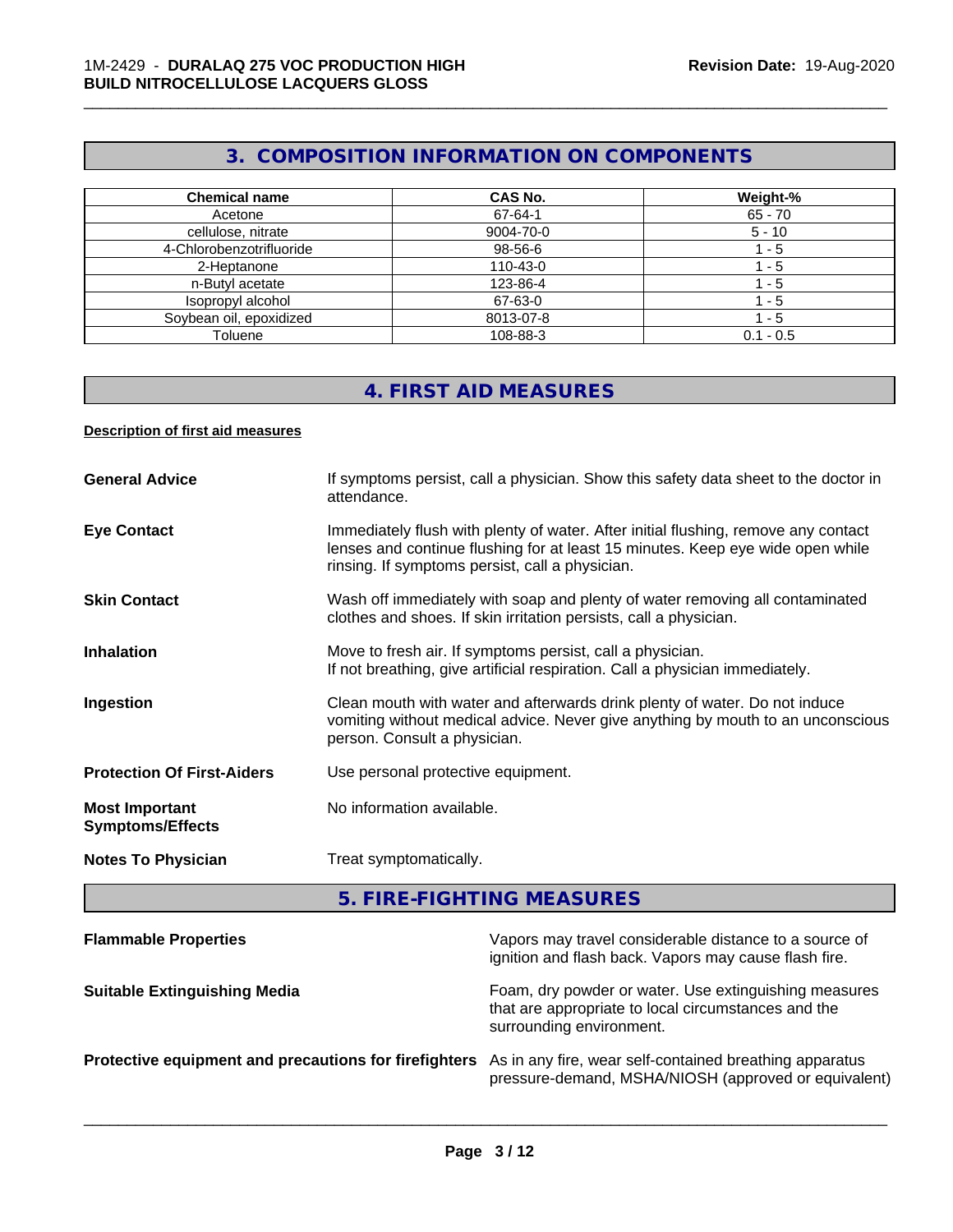|                                                                                  | and full protective gear.                                                                                                                                                                                                                                                                      |
|----------------------------------------------------------------------------------|------------------------------------------------------------------------------------------------------------------------------------------------------------------------------------------------------------------------------------------------------------------------------------------------|
| <b>Hazardous combustion products</b>                                             | Burning may result in carbon dioxide, carbon monoxide<br>and other combustion products of varying composition<br>which may be toxic and/or irritating.                                                                                                                                         |
| <b>Specific Hazards Arising From The Chemical</b>                                | Flammable. Flash back possible over considerable<br>distance. Keep product and empty container away from<br>heat and sources of ignition. Closed containers may<br>rupture if exposed to fire or extreme heat. Thermal<br>decomposition can lead to release of irritating gases and<br>vapors. |
| Sensitivity to mechanical impact                                                 | No                                                                                                                                                                                                                                                                                             |
| Sensitivity to static discharge                                                  | Yes                                                                                                                                                                                                                                                                                            |
| <b>Flash Point Data</b><br>Flash point (°F)<br>Flash Point (°C)<br><b>Method</b> | -4<br>$-20$<br><b>PMCC</b>                                                                                                                                                                                                                                                                     |
| <b>Flammability Limits In Air</b>                                                |                                                                                                                                                                                                                                                                                                |
| Lower flammability limit:<br><b>Upper flammability limit:</b>                    | Not available<br>Not available                                                                                                                                                                                                                                                                 |
| <b>NFPA</b><br>Health: 2<br><b>Flammability: 3</b>                               | Instability: 0<br><b>Special: Not Applicable</b>                                                                                                                                                                                                                                               |
| <b>NFPA Legend</b><br>0 - Not Hazardous                                          |                                                                                                                                                                                                                                                                                                |

\_\_\_\_\_\_\_\_\_\_\_\_\_\_\_\_\_\_\_\_\_\_\_\_\_\_\_\_\_\_\_\_\_\_\_\_\_\_\_\_\_\_\_\_\_\_\_\_\_\_\_\_\_\_\_\_\_\_\_\_\_\_\_\_\_\_\_\_\_\_\_\_\_\_\_\_\_\_\_\_\_\_\_\_\_\_\_\_\_\_\_\_\_

- 1 Slightly
- 2 Moderate
- 3 High
- 4 Severe

*The ratings assigned are only suggested ratings, the contractor/employer has ultimate responsibilities for NFPA ratings where this system is used.*

*Additional information regarding the NFPA rating system is available from the National Fire Protection Agency (NFPA) at www.nfpa.org.*

# **6. ACCIDENTAL RELEASE MEASURES**

| <b>Personal Precautions</b>      | Remove all sources of ignition. Take precautions to prevent flashback. Ground<br>and bond all containers and handling equipment. Take precautionary measures<br>against static discharges. Ensure adequate ventilation. Avoid contact with skin,<br>eyes and clothing. Use personal protective equipment.  |
|----------------------------------|------------------------------------------------------------------------------------------------------------------------------------------------------------------------------------------------------------------------------------------------------------------------------------------------------------|
| <b>Other Information</b>         | Prevent further leakage or spillage if safe to do so. Do not allow material to<br>contaminate ground water system. Prevent product from entering drains. Do not<br>flush into surface water or sanitary sewer system. Local authorities should be<br>advised if significant spillages cannot be contained. |
| <b>Environmental precautions</b> | See Section 12 for additional Ecological Information.                                                                                                                                                                                                                                                      |
|                                  |                                                                                                                                                                                                                                                                                                            |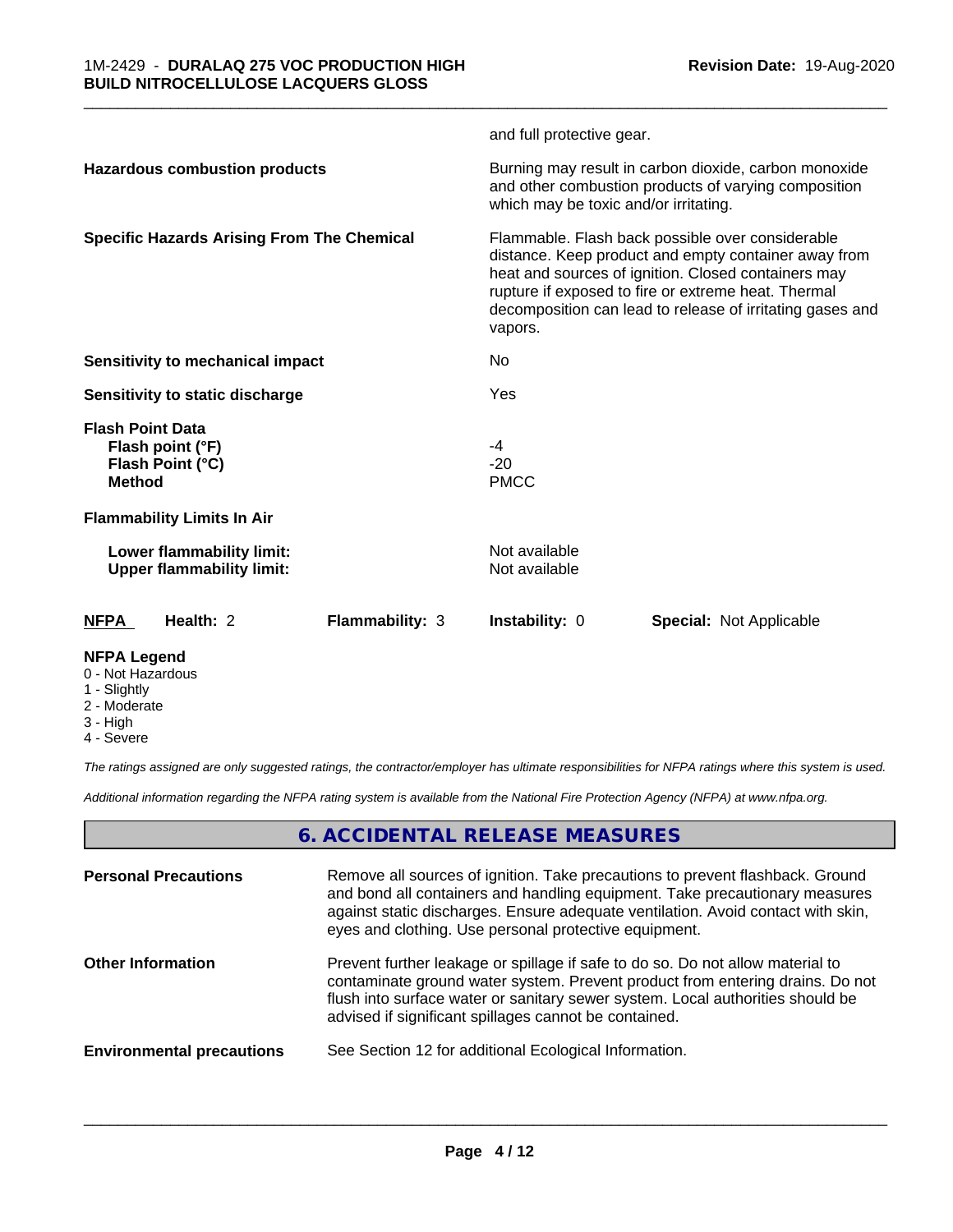| <b>Methods for Cleaning Up</b> | Dam up. Soak up with inert absorbent material. Use a non-sparking or explosion<br>proof means to transfer material to a sealed, appropriate container for disposal.<br>Clean contaminated surface thoroughly.                                                                                                                                                                                                                                  |
|--------------------------------|------------------------------------------------------------------------------------------------------------------------------------------------------------------------------------------------------------------------------------------------------------------------------------------------------------------------------------------------------------------------------------------------------------------------------------------------|
|                                | 7. HANDLING AND STORAGE                                                                                                                                                                                                                                                                                                                                                                                                                        |
| Handling                       | Avoid contact with skin, eyes and clothing. Wear personal protective equipment.<br>Do not breathe vapors or spray mist. Use only in ventilated areas. Prevent vapor<br>build-up by providing adequate ventilation during and after use.                                                                                                                                                                                                        |
|                                | Take precautionary measures against static discharges. To avoid ignition of<br>vapors by static electricity discharge, all metal parts of the equipment must be<br>grounded. Keep away from heat, sparks and flame. Do not smoke. Extinguish all<br>flames and pilot lights, and turn off stoves, heaters, electric motors and other<br>sources of ignition during use and until all vapors are gone. Ignition and/or flash<br>back may occur. |
| <b>Storage</b>                 | Keep containers tightly closed in a dry, cool and well-ventilated place. Keep away<br>from heat. Keep away from open flames, hot surfaces and sources of ignition.<br>Keep in properly labeled containers. Keep out of the reach of children.                                                                                                                                                                                                  |
|                                | <b>DANGER</b> - Rags, steel wool or waste soaked with this product may<br>spontaneously catch fire if improperly discarded. Immediately after use, place<br>rags, steel wool or waste in a sealed water-filled metal container.                                                                                                                                                                                                                |
| <b>Incompatible Materials</b>  | Incompatible with strong acids and bases and strong oxidizing agents.                                                                                                                                                                                                                                                                                                                                                                          |
|                                | Technical measures/Precautions Ensure adequate ventilation. Use only where airflow will keep vapors from building<br>up in or near the work area in adjoining rooms. Comply with all national, state, and<br>local codes pertaining to the storage, handling, dispensing and disposal of<br>flammable liquids.                                                                                                                                 |
|                                | Dissipate static electricity during transfer by grounding and bonding containers<br>and equipment before transferring material. All equipment should be non-sparking<br>and explosion proof. Use explosion proof electrical equipment for ventilation,<br>lighting and material handling.                                                                                                                                                      |
|                                |                                                                                                                                                                                                                                                                                                                                                                                                                                                |

# **8. EXPOSURE CONTROLS/PERSONAL PROTECTION**

# **Exposure Limits**

| <b>Chemical name</b>     | <b>ACGIH TLV</b>               | <b>OSHA PEL</b>              |
|--------------------------|--------------------------------|------------------------------|
| Acetone                  | STEL: 500 ppm                  | 1000 ppm - TWA               |
|                          | TWA: 250 ppm                   | 2400 mg/m <sup>3</sup> - TWA |
| 4-Chlorobenzotrifluoride | TWA: 2.5 mg/m <sup>3</sup> $F$ | $2.5 \text{ mg/m}^3$ - TWA   |
| 2-Heptanone              | TWA: 50 ppm                    | 100 ppm - $TWA$              |
|                          |                                | 465 mg/m <sup>3</sup> - TWA  |
| n-Butyl acetate          | STEL: 150 ppm                  | 150 ppm - TWA                |
|                          | TWA: 50 ppm                    | 710 mg/m $3$ - TWA           |
| Isopropyl alcohol        | STEL: 400 ppm                  | 400 ppm - TWA                |
|                          | TWA: 200 ppm                   | 980 mg/m <sup>3</sup> - TWA  |
| Toluene                  | TWA: 20 ppm                    | 200 ppm - TWA                |
|                          |                                | 300 ppm - Ceiling            |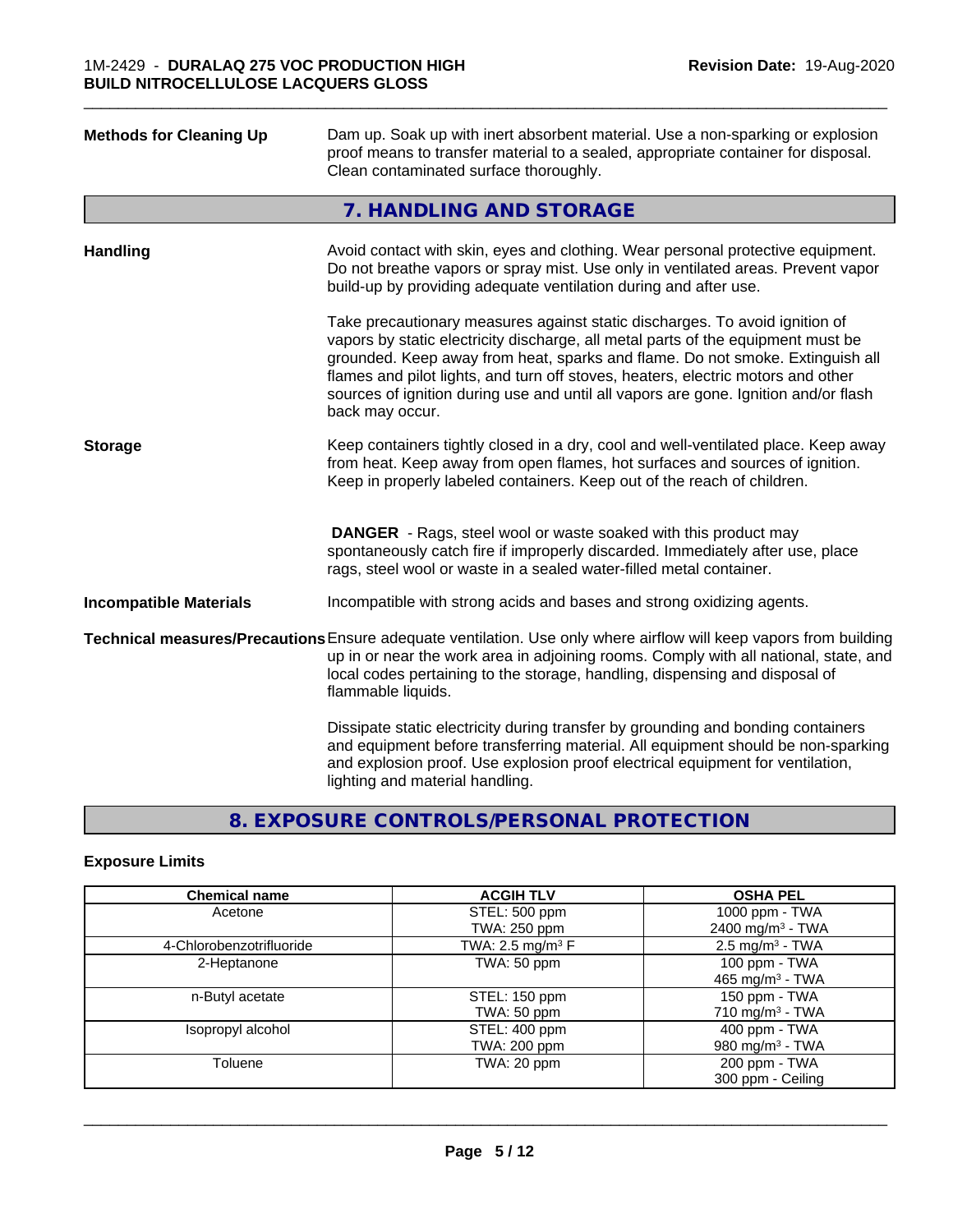#### **Legend**

ACGIH - American Conference of Governmental Industrial Hygienists Exposure Limits OSHA - Occupational Safety & Health Administration Exposure Limits N/E - Not Established

#### **Appropriate engineering controls**

| <b>Engineering Measures</b>          | Ensure adequate ventilation, especially in confined areas.                                                                                                                                                                                                                                                                                                          |
|--------------------------------------|---------------------------------------------------------------------------------------------------------------------------------------------------------------------------------------------------------------------------------------------------------------------------------------------------------------------------------------------------------------------|
| <b>Personal Protective Equipment</b> |                                                                                                                                                                                                                                                                                                                                                                     |
| <b>Eye/Face Protection</b>           | Safety glasses with side-shields. If splashes are likely to occur, wear:. Tightly<br>fitting safety goggles.                                                                                                                                                                                                                                                        |
| <b>Skin Protection</b>               | Long sleeved clothing. Protective gloves.                                                                                                                                                                                                                                                                                                                           |
| <b>Respiratory Protection</b>        | Use only with adequate ventilation. In operations where exposure limits are<br>exceeded, use a NIOSH approved respirator that has been selected by a<br>technically qualified person for the specific work conditions. When spraying the<br>product or applying in confined areas, wear a NIOSH approved respirator<br>specified for paint spray or organic vapors. |
| <b>Hygiene Measures</b>              | Avoid contact with skin, eyes and clothing. Remove and wash contaminated<br>clothing before re-use. Wash thoroughly after handling.                                                                                                                                                                                                                                 |

\_\_\_\_\_\_\_\_\_\_\_\_\_\_\_\_\_\_\_\_\_\_\_\_\_\_\_\_\_\_\_\_\_\_\_\_\_\_\_\_\_\_\_\_\_\_\_\_\_\_\_\_\_\_\_\_\_\_\_\_\_\_\_\_\_\_\_\_\_\_\_\_\_\_\_\_\_\_\_\_\_\_\_\_\_\_\_\_\_\_\_\_\_

**9. PHYSICAL AND CHEMICAL PROPERTIES**

| $0.87 - 0.89$<br><b>Specific Gravity</b><br>No information available<br>рH<br>No information available<br><b>Viscosity (cps)</b><br>No information available<br>Solubility(ies)<br>No information available<br><b>Water solubility</b><br>No information available<br><b>Evaporation Rate</b><br>No information available<br>Vapor pressure<br>No information available<br>Vapor density<br>Wt. % Solids<br>$20 - 30$<br>$15 - 25$<br>Vol. % Solids<br>$70 - 80$<br>Wt. % Volatiles<br>$75 - 85$<br>Vol. % Volatiles<br>< 275<br><b>VOC Regulatory Limit (g/L)</b><br>136<br><b>Boiling Point (°F)</b><br>58<br><b>Boiling Point (°C)</b><br>No information available<br>Freezing point (°F)<br>No information available<br><b>Freezing Point (°C)</b><br>Flash point (°F)<br>-4<br>$-20$<br>Flash Point (°C)<br><b>PMCC</b><br><b>Method</b><br>Not applicable<br>Flammability (solid, gas)<br>No information available<br><b>Upper flammability limit:</b> |  |
|--------------------------------------------------------------------------------------------------------------------------------------------------------------------------------------------------------------------------------------------------------------------------------------------------------------------------------------------------------------------------------------------------------------------------------------------------------------------------------------------------------------------------------------------------------------------------------------------------------------------------------------------------------------------------------------------------------------------------------------------------------------------------------------------------------------------------------------------------------------------------------------------------------------------------------------------------------------|--|
| Lower flammability limit:<br>No information available<br>No information available<br><b>Autoignition Temperature (°F)</b>                                                                                                                                                                                                                                                                                                                                                                                                                                                                                                                                                                                                                                                                                                                                                                                                                                    |  |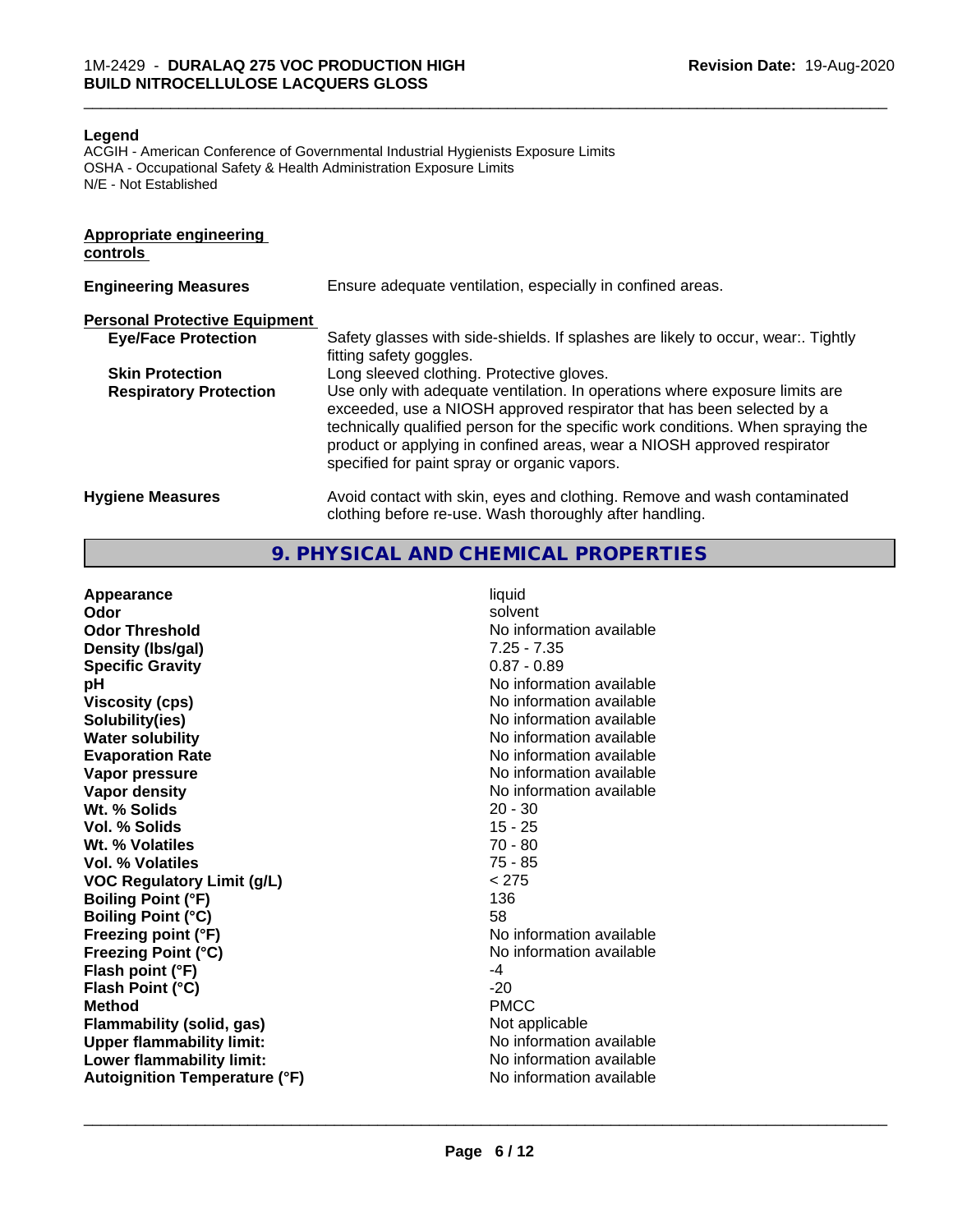**Autoignition Temperature (°C)**<br> **Decomposition Temperature (°F)** No information available<br>
No information available **Decomposition Temperature (°F)**<br> **Decomposition Temperature (°C)**<br>
No information available<br>
No information available **Decomposition Temperature (°C)**<br>Partition coefficient

**No information available** 

\_\_\_\_\_\_\_\_\_\_\_\_\_\_\_\_\_\_\_\_\_\_\_\_\_\_\_\_\_\_\_\_\_\_\_\_\_\_\_\_\_\_\_\_\_\_\_\_\_\_\_\_\_\_\_\_\_\_\_\_\_\_\_\_\_\_\_\_\_\_\_\_\_\_\_\_\_\_\_\_\_\_\_\_\_\_\_\_\_\_\_\_\_

**10. STABILITY AND REACTIVITY**

| <b>Reactivity</b>                       | No data available                                                                                                         |
|-----------------------------------------|---------------------------------------------------------------------------------------------------------------------------|
| <b>Chemical Stability</b>               | Stable under normal conditions. Hazardous polymerisation<br>does not occur.                                               |
| <b>Conditions to avoid</b>              | Keep away from open flames, hot surfaces, static<br>electricity and sources of ignition. Sparks. Elevated<br>temperature. |
| <b>Incompatible Materials</b>           | Incompatible with strong acids and bases and strong<br>oxidizing agents.                                                  |
| <b>Hazardous Decomposition Products</b> | Thermal decomposition can lead to release of irritating<br>gases and vapors.                                              |
| Possibility of hazardous reactions      | None under normal conditions of use.                                                                                      |

# **11. TOXICOLOGICAL INFORMATION**

| <b>Product Information</b>                                                                 |                                                                                                                                                                                                                                                               |  |
|--------------------------------------------------------------------------------------------|---------------------------------------------------------------------------------------------------------------------------------------------------------------------------------------------------------------------------------------------------------------|--|
| Information on likely routes of exposure                                                   |                                                                                                                                                                                                                                                               |  |
| <b>Principal Routes of Exposure</b>                                                        | Eye contact, skin contact and inhalation.                                                                                                                                                                                                                     |  |
| <b>Acute Toxicity</b>                                                                      |                                                                                                                                                                                                                                                               |  |
| <b>Product Information</b>                                                                 | Repeated or prolonged exposure to organic solvents may lead to permanent brain<br>and nervous system damage. Intentional misuse by deliberately concentrating and<br>inhaling vapors may be harmful or fatal.                                                 |  |
| Symptoms related to the physical, chemical and toxicological characteristics               |                                                                                                                                                                                                                                                               |  |
| <b>Symptoms</b>                                                                            | No information available                                                                                                                                                                                                                                      |  |
| Delayed and immediate effects as well as chronic effects from short and long-term exposure |                                                                                                                                                                                                                                                               |  |
| Eye contact<br><b>Skin contact</b>                                                         | Contact with eyes may cause irritation.<br>May cause skin irritation and/or dermatitis. Prolonged skin contact may defat the<br>skin and produce dermatitis.                                                                                                  |  |
| Ingestion                                                                                  | Harmful if swallowed. Ingestion may cause irritation to mucous membranes. Small<br>amounts of this product aspirated into the respiratory system during ingestion or<br>vomiting may cause mild to severe pulmonary injury, possibly progressing to<br>death. |  |
| <b>Inhalation</b>                                                                          | Harmful by inhalation. High vapor / aerosol concentrations are irritating to the<br>eyes, nose, throat and lungs and may cause headaches, dizziness, drowsiness,                                                                                              |  |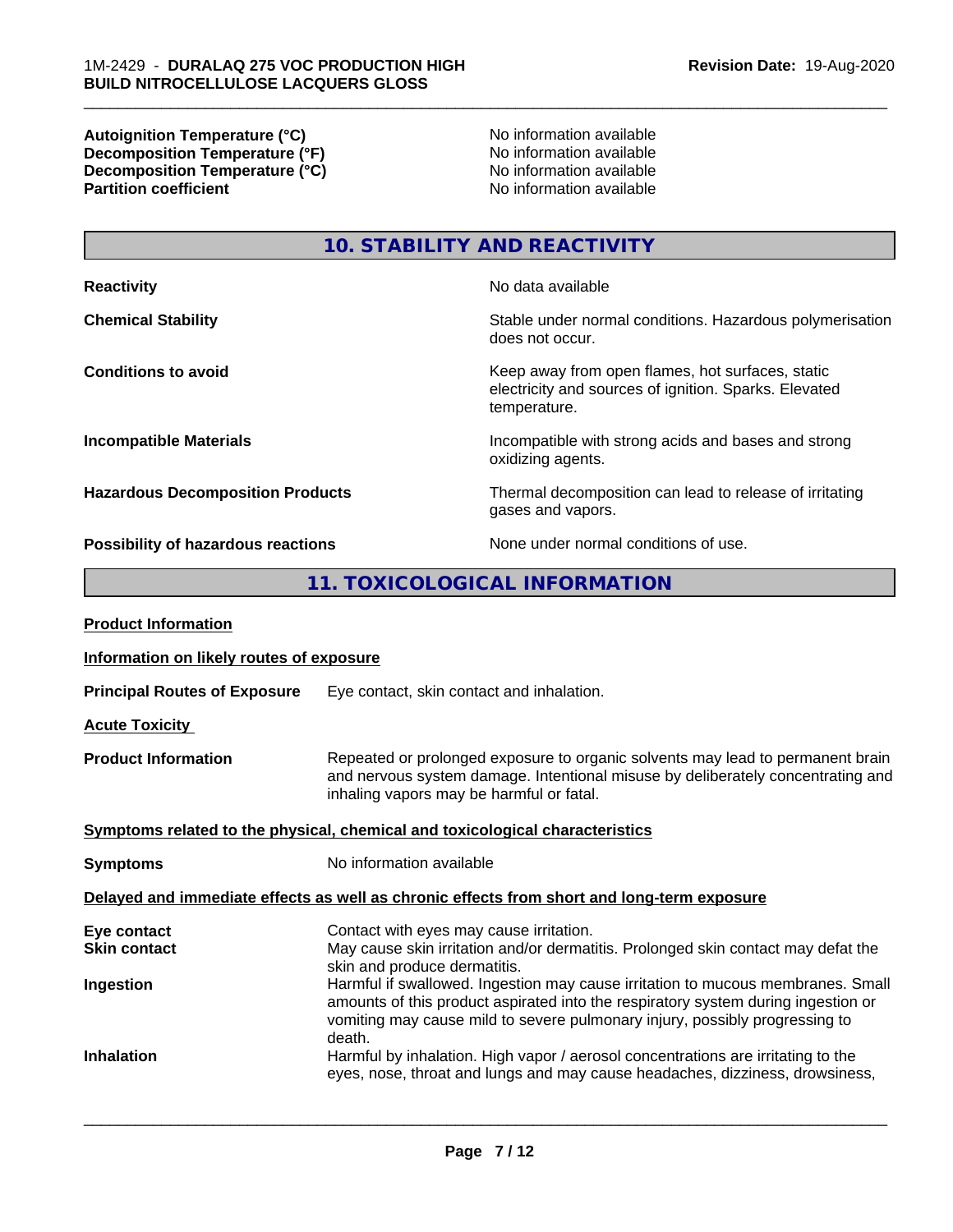|                                 | unconsciousness, and other central nervous system effects.                        |
|---------------------------------|-----------------------------------------------------------------------------------|
| <b>Sensitization</b>            | No information available                                                          |
| <b>Neurological Effects</b>     | No information available.                                                         |
| <b>Mutagenic Effects</b>        | No information available.                                                         |
| <b>Reproductive Effects</b>     | Possible risk of impaired fertility. Possible risk of harm to the unborn child.   |
| <b>Developmental Effects</b>    | No information available.                                                         |
| <b>Target organ effects</b>     | No information available.                                                         |
| <b>STOT - repeated exposure</b> | Causes damage to organs through prolonged or repeated exposure if inhaled,        |
|                                 | May cause disorder and damage to the, liver, kidney, spleen, blood.               |
| <b>STOT - single exposure</b>   | May cause disorder and damage to the, Respiratory system, Central nervous         |
|                                 | system.                                                                           |
| Other adverse effects           | No information available.                                                         |
| <b>Aspiration Hazard</b>        | May be harmful if swallowed and enters airways. Small amounts of this product     |
|                                 | aspirated into the respiratory system during ingestion or vomiting may cause mild |
|                                 | to severe pulmonary injury, possibly progressing to death.                        |
|                                 |                                                                                   |

\_\_\_\_\_\_\_\_\_\_\_\_\_\_\_\_\_\_\_\_\_\_\_\_\_\_\_\_\_\_\_\_\_\_\_\_\_\_\_\_\_\_\_\_\_\_\_\_\_\_\_\_\_\_\_\_\_\_\_\_\_\_\_\_\_\_\_\_\_\_\_\_\_\_\_\_\_\_\_\_\_\_\_\_\_\_\_\_\_\_\_\_\_

# **Numerical measures of toxicity**

**The following values are calculated based on chapter 3.1 of the GHS document**

| ATEmix (oral)                    | 6664 mg/kg |
|----------------------------------|------------|
| <b>ATEmix (dermal)</b>           | 4267 ma/ka |
| ATEmix (inhalation-dust/mist)    | 58.4 mg/L  |
| <b>ATEmix (inhalation-vapor)</b> | 701.1 ma/L |

# **Component Information**

| Chemical name                        | Oral LD50             | Dermal LD50                                       | <b>Inhalation LC50</b>                |
|--------------------------------------|-----------------------|---------------------------------------------------|---------------------------------------|
| Acetone<br>67-64-1                   | $= 5800$ mg/kg (Rat)  | $> 15700$ mg/kg (Rabbit)                          | $=$ 50100 mg/m <sup>3</sup> (Rat) 8 h |
| cellulose, nitrate<br>9004-70-0      | $5$ g/kg (Rat)        |                                                   |                                       |
| 4-Chlorobenzotrifluoride<br>98-56-6  | $= 13$ g/kg (Rat)     | > 2 mL/kg (Rabbit)                                | $= 33$ mg/L (Rat) 4 h                 |
| 2-Heptanone<br>110-43-0              | $= 1600$ mg/kg (Rat)  | $= 12.6$ mL/kg (Rabbit) = 12600<br>µL/kg (Rabbit) | $> 2000$ ppm (Rat) 4 h                |
| n-Butyl acetate<br>123-86-4          | $= 10768$ mg/kg (Rat) | $> 17600$ mg/kg (Rabbit)                          |                                       |
| Isopropyl alcohol<br>67-63-0         | $= 1870$ mg/kg (Rat)  | $= 4059$ mg/kg (Rabbit)                           | $= 72600$ mg/m <sup>3</sup> (Rat) 4 h |
| Soybean oil, epoxidized<br>8013-07-8 | $= 40$ g/kg (Rat)     | > 20 mL/kg (Rabbit)                               |                                       |
| Toluene<br>108-88-3                  | $= 2600$ mg/kg (Rat)  | $= 12000$ mg/kg (Rabbit)                          |                                       |

## **Chronic Toxicity**

## **Carcinogenicity**

*There are no known carcinogenic chemicals in this product above reportable levels.*

# **12. ECOLOGICAL INFORMATION**

# **Ecotoxicity Effects**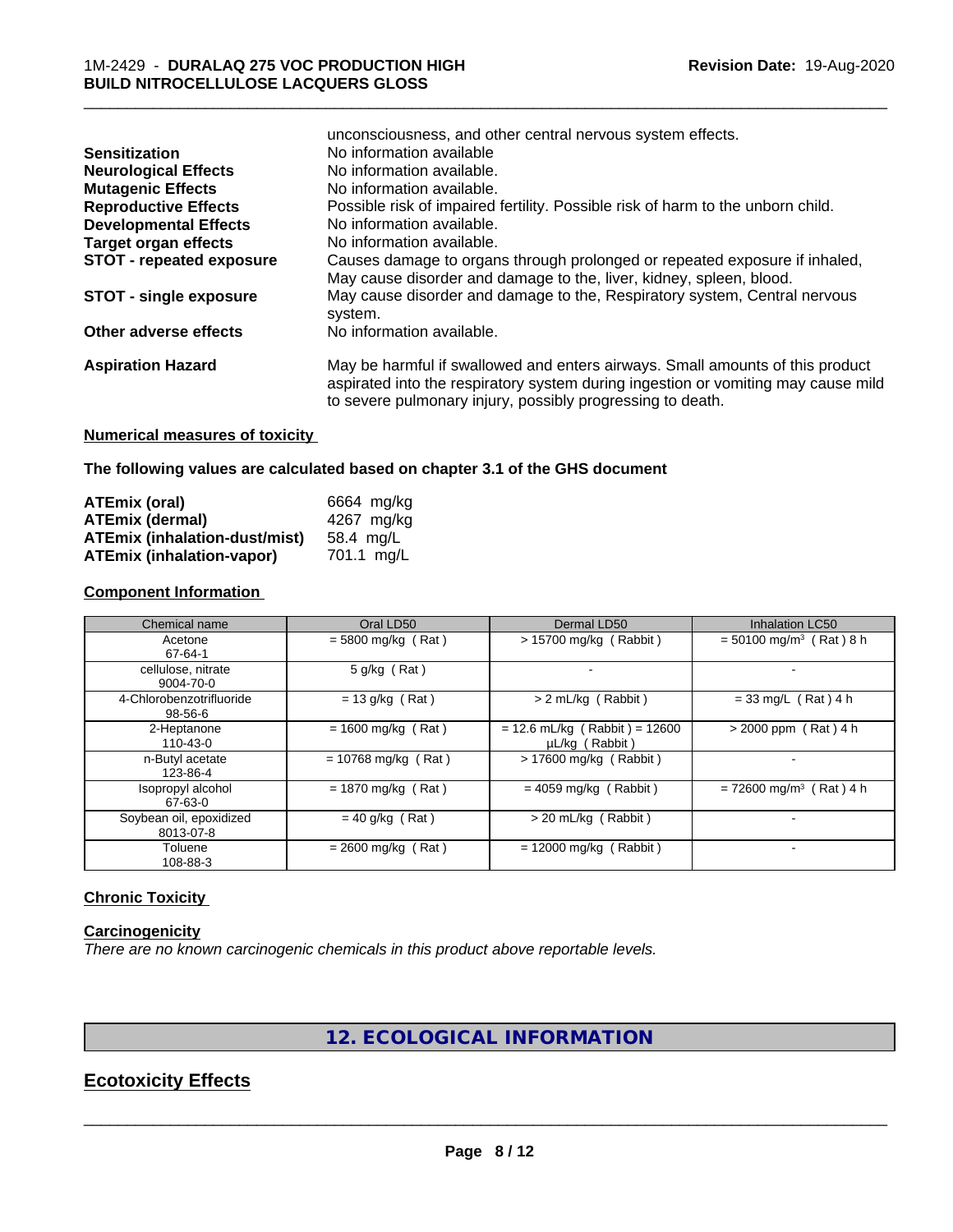\_\_\_\_\_\_\_\_\_\_\_\_\_\_\_\_\_\_\_\_\_\_\_\_\_\_\_\_\_\_\_\_\_\_\_\_\_\_\_\_\_\_\_\_\_\_\_\_\_\_\_\_\_\_\_\_\_\_\_\_\_\_\_\_\_\_\_\_\_\_\_\_\_\_\_\_\_\_\_\_\_\_\_\_\_\_\_\_\_\_\_\_\_

The environmental impact of this product has not been fully investigated.

## **Product Information**

# **Acute Toxicity to Fish**

No information available

#### **Acute Toxicity to Aquatic Invertebrates**

No information available

#### **Acute Toxicity to Aquatic Plants**

No information available

#### **Persistence / Degradability**

No information available.

#### **Bioaccumulation**

There is no data for this product.

#### **Mobility in Environmental Media**

No information available.

#### **Ozone** Not applicable

#### **Component Information**

#### **Acute Toxicity to Fish**

Acetone LC50: 8300 (Bluegill - 96 hr.) mg/L n-Butyl acetate LC50: 18 mg/L (Fathead Minnow - 96 hr.)

#### **Acute Toxicity to Aquatic Invertebrates**

Acetone EC50: 12600 mg/L (Daphnia magna - 48 hr.) n-Butyl acetate EC50: 72.8 mg/L (Daphnia magna - 48 hr.)

#### **Acute Toxicity to Aquatic Plants**

n-Butyl acetate EC50: 674.7 mg/L (Green algae (Scenedesmus subspicatus), 72 hrs.)

# **13. DISPOSAL CONSIDERATIONS**

| <b>Waste Disposal Method</b>   | Dispose of in accordance with federal, state, and local regulations. Local<br>requirements may vary, consult your sanitation department or state-designated<br>environmental protection agency for more disposal options. |
|--------------------------------|---------------------------------------------------------------------------------------------------------------------------------------------------------------------------------------------------------------------------|
| <b>Empty Container Warning</b> | Emptied containers may retain product residue. Follow label warnings even after                                                                                                                                           |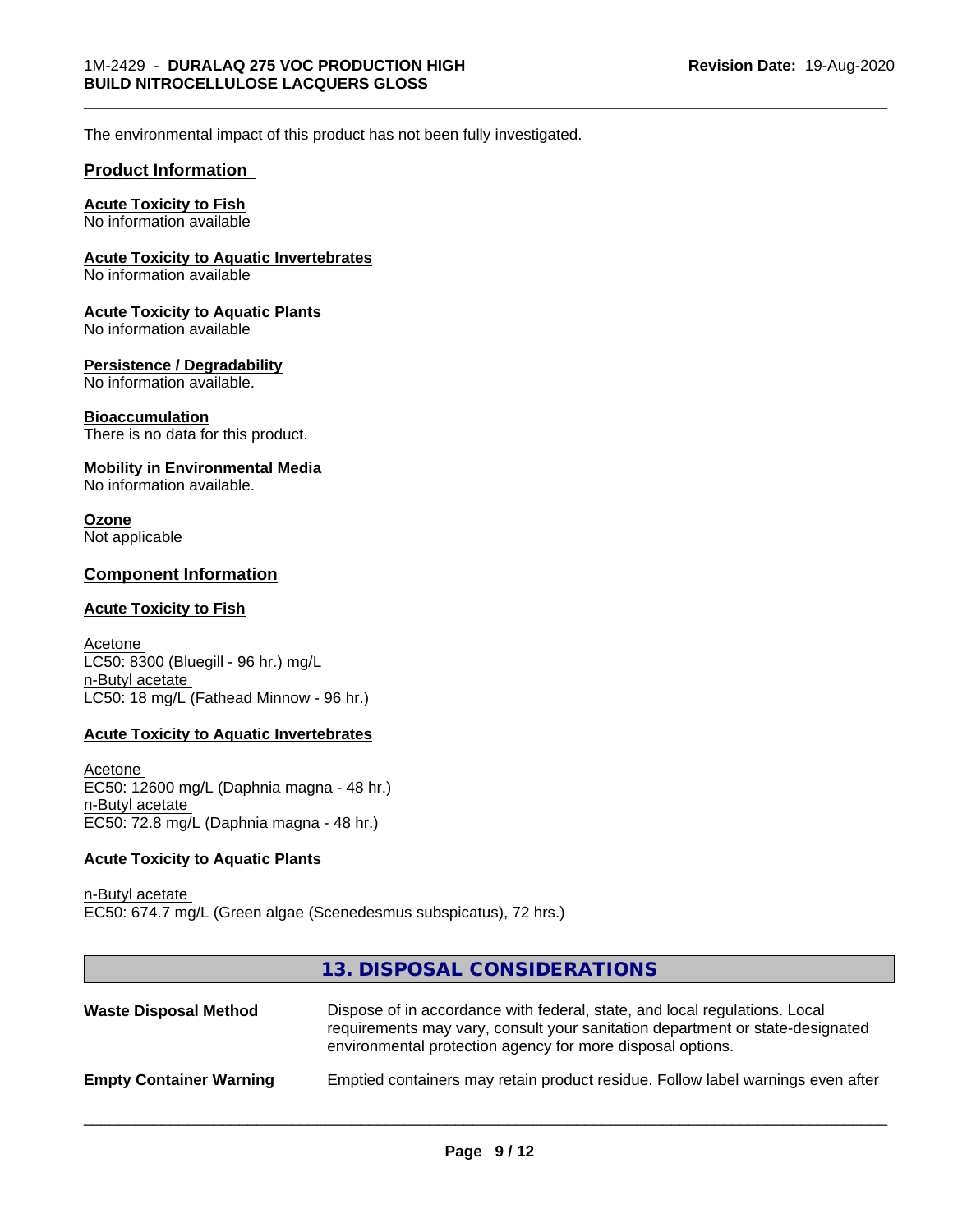container is emptied. Residual vapors may explode on ignition.

\_\_\_\_\_\_\_\_\_\_\_\_\_\_\_\_\_\_\_\_\_\_\_\_\_\_\_\_\_\_\_\_\_\_\_\_\_\_\_\_\_\_\_\_\_\_\_\_\_\_\_\_\_\_\_\_\_\_\_\_\_\_\_\_\_\_\_\_\_\_\_\_\_\_\_\_\_\_\_\_\_\_\_\_\_\_\_\_\_\_\_\_\_

# **14. TRANSPORT INFORMATION**

| <b>DOT</b><br><b>Proper Shipping Name</b><br><b>Hazard class</b><br>UN-No.<br><b>Packing Group</b><br><b>Description</b> | <b>PAINT</b><br>3<br>UN1263<br>Ш<br>UN1263, PAINT, 3, II |  |
|--------------------------------------------------------------------------------------------------------------------------|----------------------------------------------------------|--|
| <b>ICAO/IATA</b>                                                                                                         | Contact the preparer for further information.            |  |
| <b>IMDG/IMO</b>                                                                                                          | Contact the preparer for further information.            |  |
|                                                                                                                          | <b>15. REGULATORY INFORMATION</b>                        |  |

# **International Inventories**

| <b>TSCA: United States</b> | Yes - All components are listed or exempt. |
|----------------------------|--------------------------------------------|
| <b>DSL: Canada</b>         | Yes - All components are listed or exempt. |

# **Federal Regulations**

#### **SARA 311/312 hazardous categorization**

| Acute health hazard               | Yes |
|-----------------------------------|-----|
| Chronic Health Hazard             | Yes |
| Fire hazard                       | Yes |
| Sudden release of pressure hazard | N٥  |
| Reactive Hazard                   | N٥  |

#### **SARA 313**

Section 313 of Title III of the Superfund Amendments and Reauthorization Act of 1986 (SARA). This product contains a chemical or chemicals which are subject to the reporting requirements of the Act and Title 40 of the Code of Federal Regulations, Part 372:

| <b>Chemical name</b>                                                                                                    | CAS No.        | Weight-%    | <b>CERCLA/SARA 313</b><br>(de minimis concentration) |  |
|-------------------------------------------------------------------------------------------------------------------------|----------------|-------------|------------------------------------------------------|--|
| Isopropyl alcohol                                                                                                       | 67-63-0        | $1 - 5$     | 1.0                                                  |  |
| Clean Air Act, Section 112 Hazardous Air Pollutants (HAPs) (see 40 CFR 61)<br>This product contains the following HAPs: |                |             |                                                      |  |
| <b>Chemical name</b>                                                                                                    | <b>CAS No.</b> | Weight-%    | <b>Hazardous Air Pollutant</b><br>(HAP)              |  |
| Toluene                                                                                                                 | 108-88-3       | $0.1 - 0.5$ | Listed                                               |  |
| <b>US State Regulations</b>                                                                                             |                |             |                                                      |  |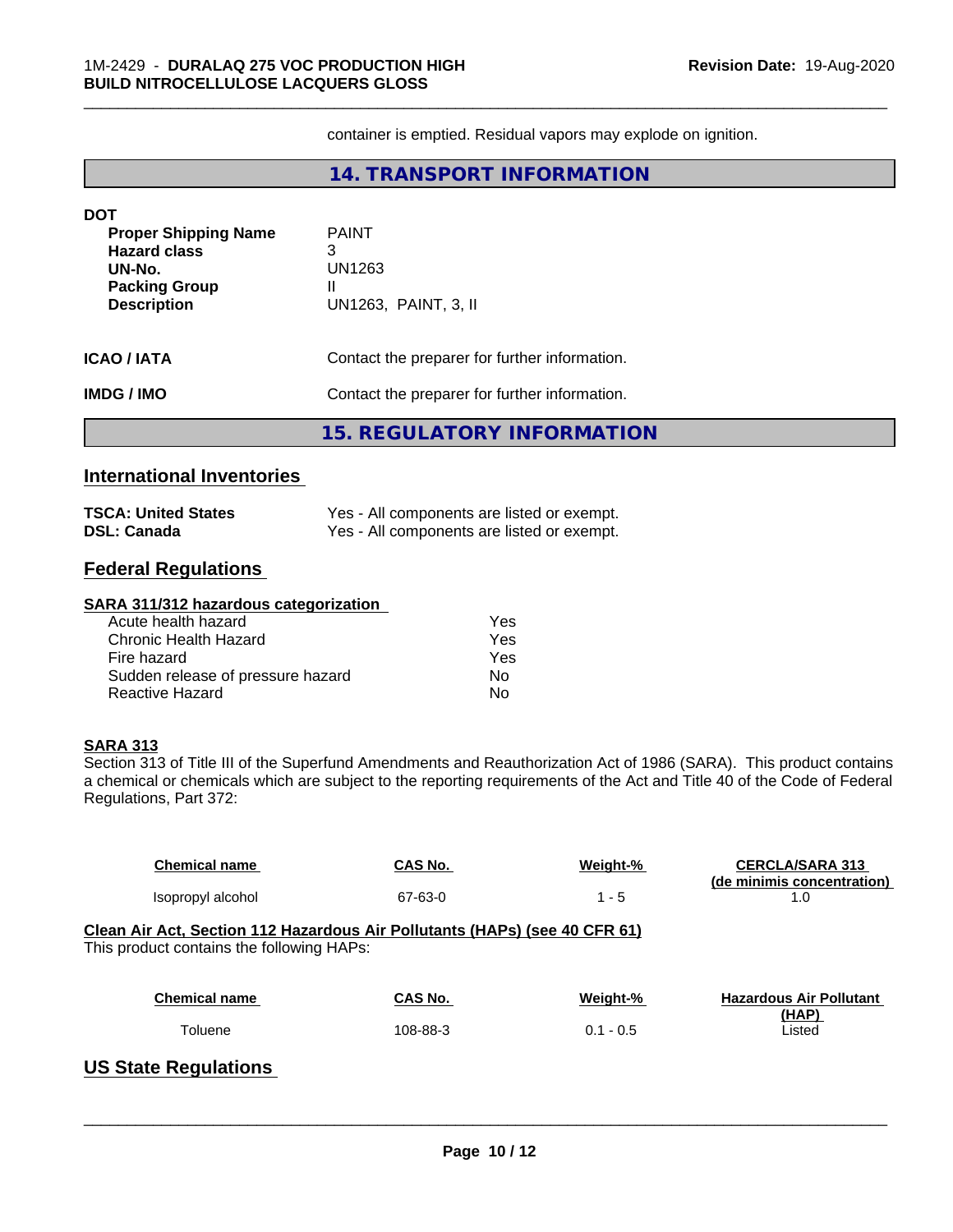## **California Proposition 65**

**AVIMARNING:** Cancer and Reproductive Harm– www.P65warnings.ca.gov

#### **State Right-to-Know**

| <b>Chemical name</b>     | <b>Massachusetts</b> | <b>New Jersey</b> | Pennsylvania |
|--------------------------|----------------------|-------------------|--------------|
| Acetone                  |                      |                   |              |
| cellulose, nitrate       |                      |                   |              |
| Diisononyl phthalate     |                      |                   |              |
| 4-Chlorobenzotrifluoride |                      |                   |              |
| 2-Heptanone              |                      |                   |              |
| n-Butyl acetate          |                      |                   |              |
| Isopropyl alcohol        |                      |                   |              |
| Toluene                  |                      |                   |              |

\_\_\_\_\_\_\_\_\_\_\_\_\_\_\_\_\_\_\_\_\_\_\_\_\_\_\_\_\_\_\_\_\_\_\_\_\_\_\_\_\_\_\_\_\_\_\_\_\_\_\_\_\_\_\_\_\_\_\_\_\_\_\_\_\_\_\_\_\_\_\_\_\_\_\_\_\_\_\_\_\_\_\_\_\_\_\_\_\_\_\_\_\_

#### **Legend**

X - Listed

# **16. OTHER INFORMATION**

**HMIS** - **Health:** 2\* **Flammability:** 3 **Reactivity:** 0 **PPE:** -

#### **HMIS Legend**

- 0 Minimal Hazard
- 1 Slight Hazard
- 2 Moderate Hazard
- 3 Serious Hazard
- 4 Severe Hazard
- Chronic Hazard

X - Consult your supervisor or S.O.P. for "Special" handling instructions.

*Note: The PPE rating has intentionally been left blank. Choose appropriate PPE that will protect employees from the hazards the material will present under the actual normal conditions of use.*

*Caution: HMISÒ ratings are based on a 0-4 rating scale, with 0 representing minimal hazards or risks, and 4 representing significant hazards or risks. Although HMISÒ ratings are not required on MSDSs under 29 CFR 1910.1200, the preparer, has chosen to provide them. HMISÒ ratings are to be used only in conjunction with a fully implemented HMISÒ program by workers who have received appropriate HMISÒ training. HMISÒ is a registered trade and service mark of the NPCA. HMISÒ materials may be purchased exclusively from J. J. Keller (800) 327-6868.*

 **WARNING!** If you scrape, sand, or remove old paint, you may release lead dust. LEAD IS TOXIC. EXPOSURE TO LEAD DUST CAN CAUSE SERIOUS ILLNESS, SUCH AS BRAIN DAMAGE, ESPECIALLY IN CHILDREN. PREGNANT WOMEN SHOULD ALSO AVOID EXPOSURE.Wear a NIOSH approved respirator to control lead exposure. Clean up carefully with a HEPA vacuum and a wet mop. Before you start, find out how to protect yourself and your family by contacting the National Lead Information Hotline at 1-800-424-LEAD or log on to www.epa.gov/lead.

**Prepared By** Product Stewardship Department Benjamin Moore & Co. 101 Paragon Drive Montvale, NJ 07645 800-225-5554